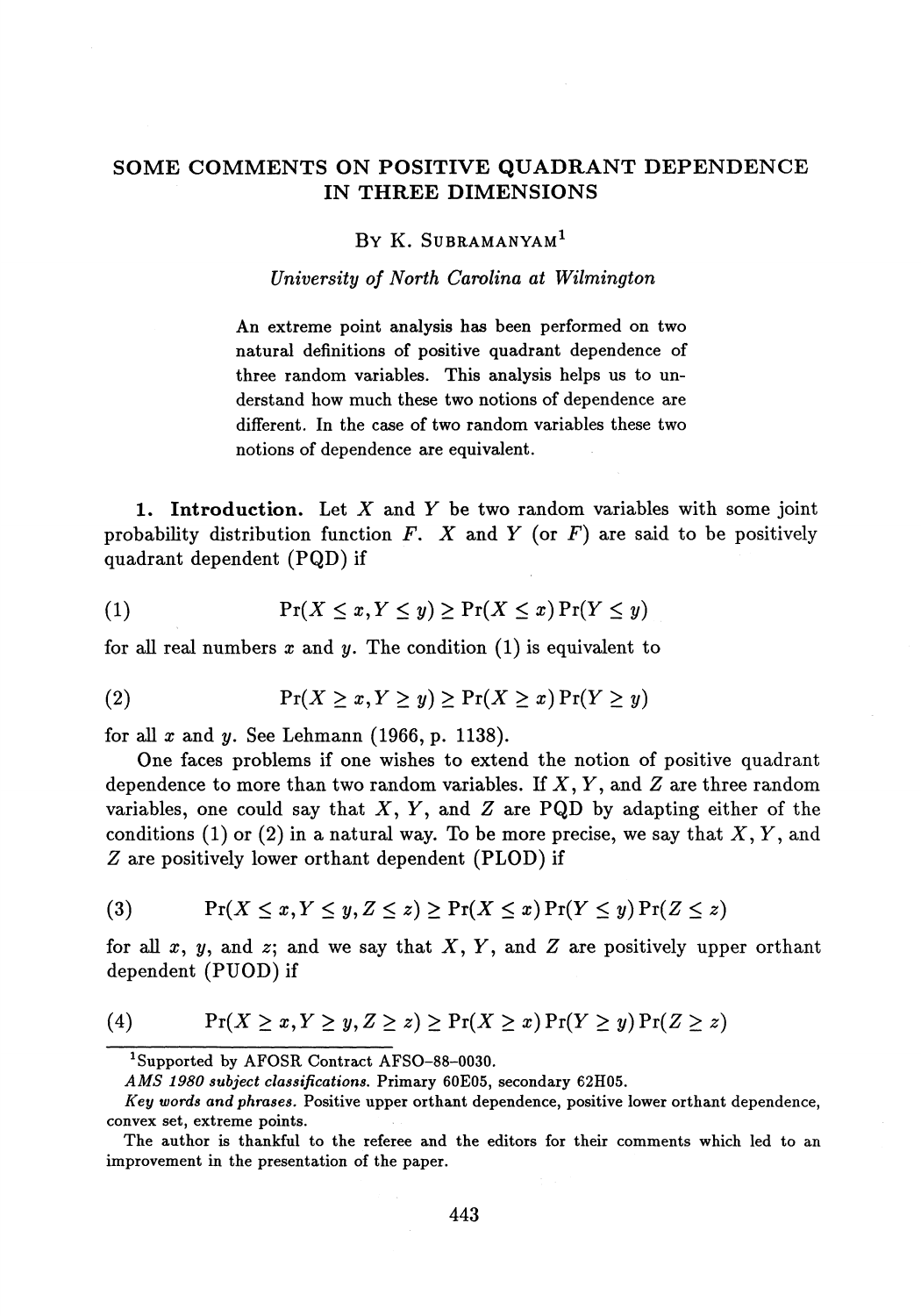for all  $x, y$ , and  $z$ .

These two concepts have been examined by Ahmed, Langberg, Léon and Proschan (1978) and by several authors cited in that paper. See also Block and Ting (1981), and Ghhetry, Kimeldorf and Sampson (1989).

In this paper, we discuss the ramifications of the definitions of PLOD and PUOD. These two notions of PLOD and PUOD are not equivalent. Ahmed, Lang berg, Leon and Proschan (1978) gave an example of a trivariate distribution which is PUOD, but not PLOD.

The main goal of this paper is to examine how different are these two notions of dependence. More precisely, we want to perform extreme point analysis on these two notions of dependence. In some special cases, extreme point analysis helps us to characterize all trivariate distributions which are both PLOD and PUOD.

**2. Extreme Point Analysis.** We consider the case where each of X, Y, and *Z* assumes only two values 1 and 2, say. Let  $P_{ijk} = Pr(X = i, Y = j, Z = k)$ ,  $i = 1,2; j = 1,2; k = 1,2.$  The joint probability law of X, Y, and Z is written, for convenience,

$$
P = \left[ \begin{array}{ccc} P_{111} & P_{112} & P_{121} & P_{122} \\ P_{211} & P_{212} & P_{221} & P_{222} \end{array} \right]
$$

In terms of this new notation, *P* is PLOD if

- (5)  $P_{111} \geq p_1 q_1 r_1$
- (6)  $P_{111} + P_{112} \geq p_1 q_1$
- (7)  $P_{111} + P_{121} \geq p_1 r_1$
- (8)  $P_{111} + P_{211} \geq q_1 r_1$

and *P* is PUOD IS

- (9)  $P_{222} \ge p_2 q_2 r_2$
- (10)  $P_{222} + P_{221} \geq p_2q_2$

$$
(11) \t\t P_{222} + P_{212} \geq p_2 r_2
$$

(12)  $P_{222} + P_{122} \geq q_2 r_2$ 

where  $p_1 = \Pr(X = 1); q_1 = \Pr(Y = 1); r_1 = \Pr(Z = 1); p_2 = 1 - p_1; q_2 = 1 - q_1$ and  $r_2 = 1 - r_1$ .

Let  $0 < p_1 < 1$ ,  $0 < q_1 < 1$ , and  $0 < r_1 < 1$  be three fixed numbers. Let  $M_{\text{PLOD}}(p_1, q_1, r_1)$  be the collection of all trivariate distributions  $P = (P_{ijk})$  with support contained in  $\{(i, j, k); i = 1, 2, j = 1, 2, \text{and } k = 1, 2\}$  such that *P* is PLOD, and the marginal distributions of X, Y, and Z under P are  $p_1$ ,  $1 - p_1$ ;  $q_1$ ,  $1 - q_1$ ; and  $r_1, 1 - r_1$ , respectively. The set  $M_{\text{PIOD}}(p_1, q_1, r_1)$  is defined analogously. The following result is obvious.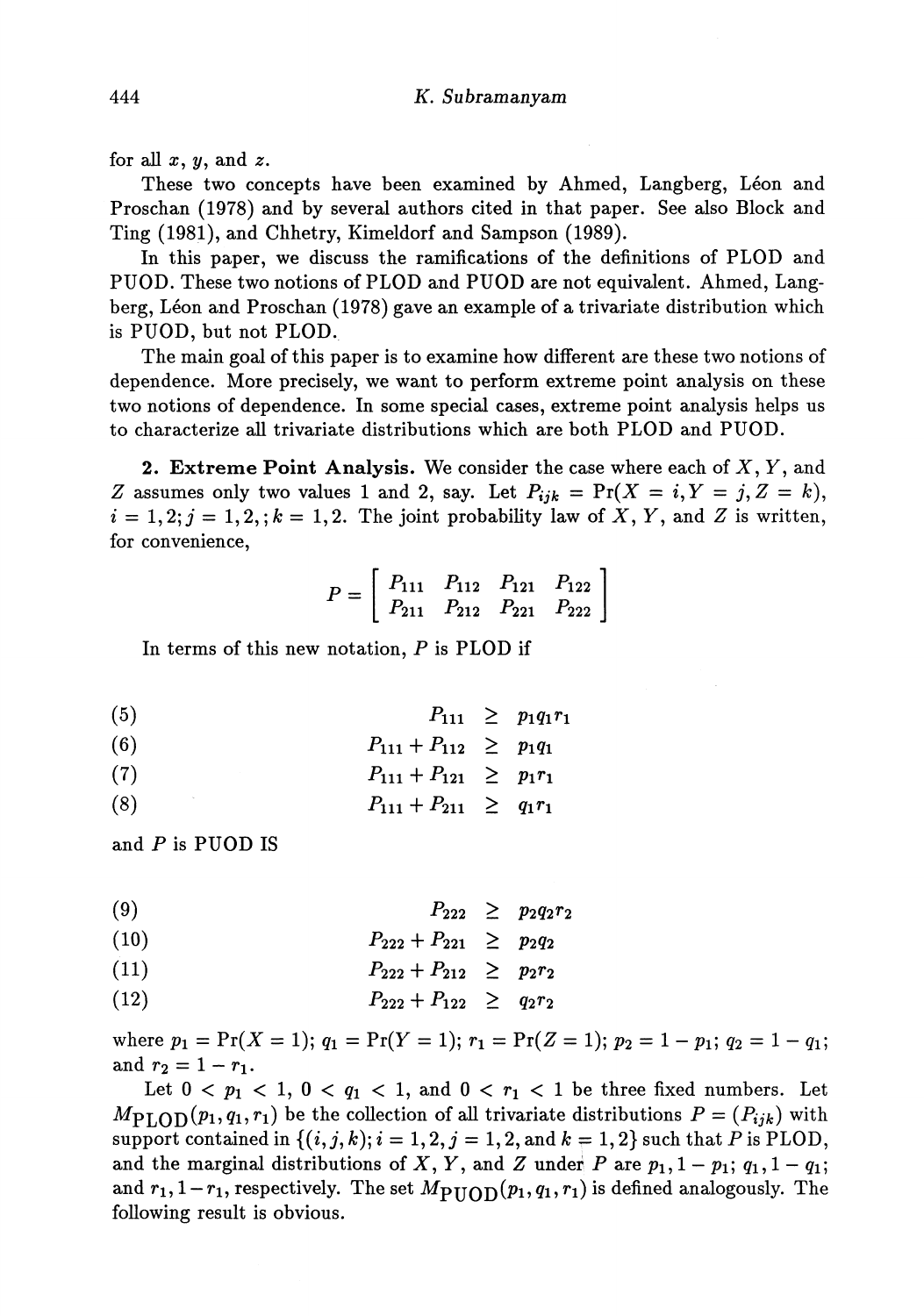THEOREM 1. The sets  $M_{PLOD}(p_1,q_1,r_1)$  and  $M_{PUOD}(p_1,q_1,r_1)$  are compact *and convex. More strongly, they are simplexes,* i.e., *each of these sets is bounded and a finite intersection of hyperplanes.*

Nguyen and Sampson (1985) have looked into properties of sets of the above type for bivariate distributions with fixed marginals. Subramanyam and Bhaskara Rao (1986) have developed an algebraic method for identifying the extreme points of sets of the above type in the context of bivariate distributions.

Being simplexes, the sets  $M_{\rm PLOD} (p_1,q_1,r_1)$  and  $M_{\rm PUOD} (p_1,q_1,r_1)$  have eacl a finite number of extreme points. Once we identify the extreme points of the set  $M_{\rm PLOD}(p_1,q_1,r_1)$  say, we can express every member of  $M_{\rm PLOD}(p_1,q_1,r_1)$  as a convex combination of its extreme points. We describe now a method of identifying the extreme points of  $M_{\rm PLOD}(p_1,q_1,r_1)$  as well as  $M_{\rm PUOD}(p_1,q_1,r_1)$ . First, we take up the case of  $M_{\rm{PLOD}}(p_1,q_1,r_1)$ . Any  $P=(P_{ijk})\,\varepsilon\,\widetilde{M_{\rm{PLOD}}}(p_1,q_1,r_1)$  mu satisfy the inequalities  $(5)$ ,  $(6)$ ,  $(7)$ , and  $(8)$ . Also, due to marginality restrictions, we should have

$$
(13) \t\t P_{111} + P_{112} + P_{121} \le p_1
$$

$$
(14) \t\t P_{111} + P_{112} + P_{211} \le q_1
$$

(15)  $P_{111} + P_{121} + P_{211} \leq r_1.$ 

The following are the natural nonnegativity conditions.

$$
(16) \t\t\t P_{112} \geq 0
$$

$$
(17) \t\t\t P_{121} \geq 0
$$

$$
(18) \t\t\t P_{211} \geq 0
$$

All these inequalities (5) to (8) and (13) to (18) involve  $P_{111}, P_{112}, P_{121}, P_{211}$  only. If some four numbers  $P_{111}, P_{112}, P_{121}, P_{211}$  satisfy the inequalities (5) to (8) and (13) to (18), then one could define

(19) 
$$
P_{122} = p_1 - (P_{111} + P_{112} + P_{121}),
$$

(20) 
$$
P_{212} = q_1 - (P_{111} + P_{112} + P_{211}),
$$

(21) 
$$
P_{221} = r_1 - (P_{111} + P_{121} + P_{211}),
$$

and

(22) 
$$
P_{222} = 1 - p_1 - q_1 - r_1 + P_{111} +
$$

$$
(P_{111} + P_{112} + P_{121} + P_{211}).
$$

The numbers  $P_{122}$ ,  $P_{212}$ , and  $P_{211}$  will be nonnegative. If  $P_{222} \geq 0$ , then

$$
P = (P_{ijk}) \varepsilon M_{\rm PLOD}(p_1, q_1, r_1).
$$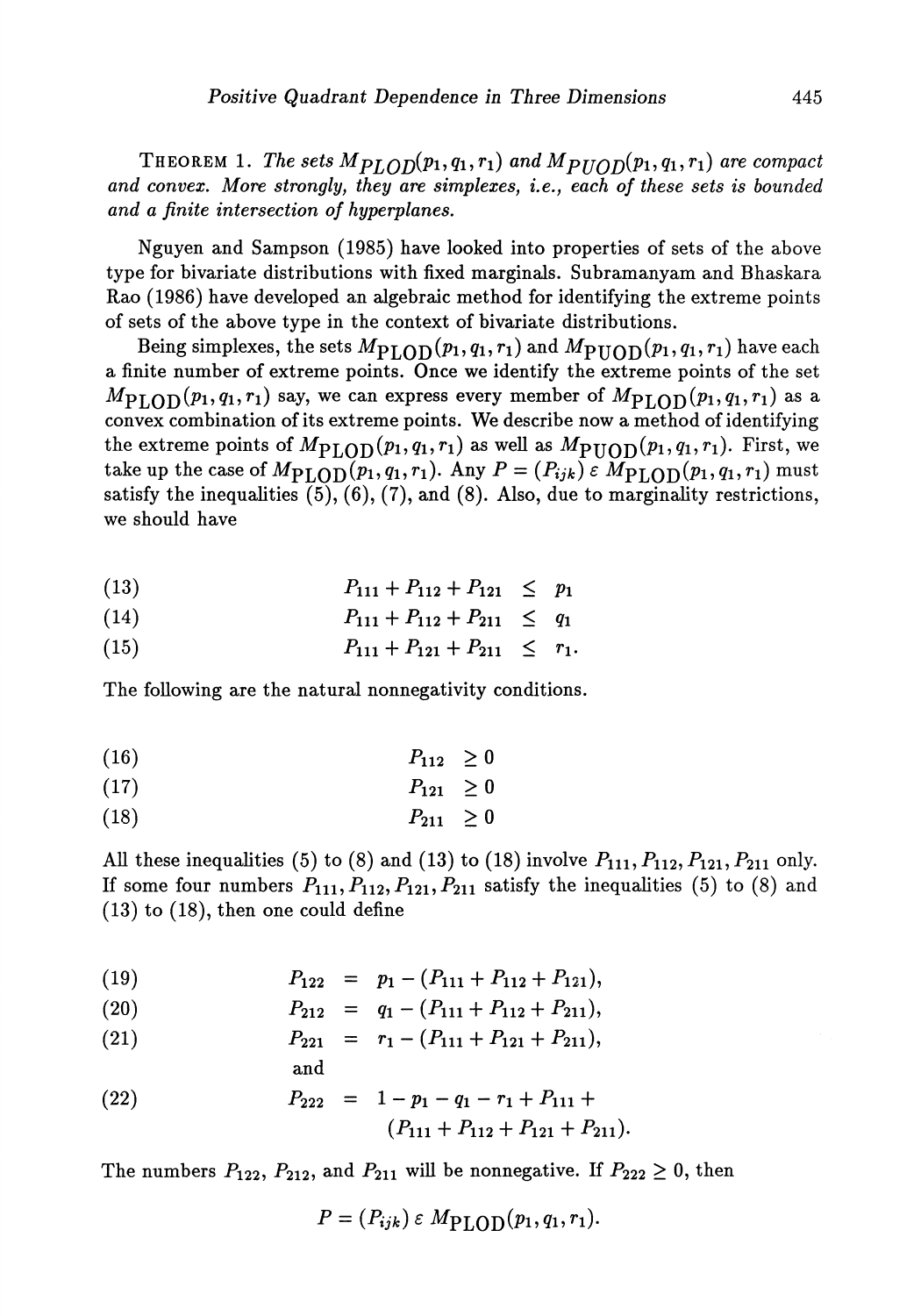#### 446 *K.* Subramanyam

A standard method of identifying the extreme points of  $M_{\rm PLOD}(p_1,q_1,r_1)$  is as follows. Select 4 inequalities from (5) to (8) and (13) to (18). Replace the inequality signs by equality signs. Solve the resultant system of 4 linear equations in 4 unknowns  $P_{111}$ ,  $P_{112}$ ,  $P_{121}$ , and  $P_{211}$ . If there is a solution, and this solution satisfies the remaining inequalities, determine  $P_{122}$ ,  $P_{212}$ ,  $P_{221}$ , and  $P_{222}$  as per the equations (19), (20), (21), and (22). If  $P_{222} \ge 0$ , then

$$
P = (P_{ijk}) \varepsilon M_{\rm PLOD}(p_1, q_1, r_1)
$$

It is easy to check that this P is an extreme point of  $M_{\text{PLOD}}(p_1,q_1,r_1)$ , and every extreme point of  $M_{\text{PLOD}}(p_1, q_1, r_1)$  arises this way. For ideas concerning this approach, one may refer to Subramanyam and Bhaskara Rao (1986). A computer program is easy to write which will identify the extreme points of  $M_{\text{PLOD}}(p_1, q_1, r_1).$ 

In this context, define the joint distribution function

$$
F_U(x,y,z)=F_1(x)\wedge F_2(y)\wedge F_3(z)
$$

for all x, y, and z, where  $F_1(x) = 0$  if  $x < 1$ ,  $= p_1$  if  $1 \le x < 2$ , and  $= 1$  if  $x \ge 2$ ;  $F_2(y) = 0$  if  $y < 1$ , =  $q_1$  if  $1 \le y < 2$ , and = 1 if  $y \ge 2$ ; and  $F_3(z) = 0$  if  $z < 1$ ,  $= r_1$  if  $1 \leq z < 2$ , and  $= 1$  if  $z \geq 2$ ; and for any two numbers u, v, u  $\wedge v$  stands for the minimum of the numbers *u* and *v.*  $F_U(x, y, z)$  is the upper Frechet bound with marginals  $F_1, F_2$ , and  $F_3$ . An explicit computation shows that the corresponding distribution  $P_U$  has the following entries

$$
P_{111} = p_1 \wedge q_1 \wedge r_1; P_{112} = p_1 \wedge q_1 - P_{111}; P_{121} = p_1 \wedge r_1 - P_{111};
$$
  
\n
$$
P_{211} = q_1 \wedge r_1 - P_{111}; P_{221} = r_1 - P_{211} - P_{121} - P_{111};
$$
  
\n
$$
P_{212} = q_1 - P_{112} - P_{211} - P_{111}; P_{122} = p_1 - P_{121} - P_{112} - P_{111};
$$
  
\n
$$
P_{222} = 1 - P_{111} - P_{112} - P_{121} - P_{211} - P_{122} - P_{212} - P_{221}
$$

It can be verified that the bound is PLOD, as well as PUOD. Furthermore, it is an extreme point.

Pursuing the above approach, we have isolated the extreme points of  $M_{\rm PLOD}$  $(p_1, q_1, r_1)$  and  $M_{\text{PUOD}}(p_1, q_1, r_1)$  when  $p_1 = q_1 = r_1 = 1/2$ , given in Table 1. The above extreme point analyses of the sets  $M_{\text{PLOD}}(\frac{1}{2},\frac{1}{2},\frac{1}{2})$  and  $M_{\text{PIOD}}(\frac{1}{2},\frac{1}{2},\frac{1}{2})$ reveal the following insights.

1. The extreme points of  $M_{\rm PLOD}(\frac{1}{2},\frac{1}{2},\frac{1}{2})$  and  $M_{\rm PUOD}(\frac{1}{2},\frac{1}{2},\frac{1}{2})$  fall into thre distinct categories. The first five extreme points are common to both the sets. Observe that

$$
P_6 = \frac{1}{2}P_4 + \frac{1}{2}P_{15}
$$
  

$$
P_8 = \frac{1}{2}P_2 + \frac{1}{2}P_{15}
$$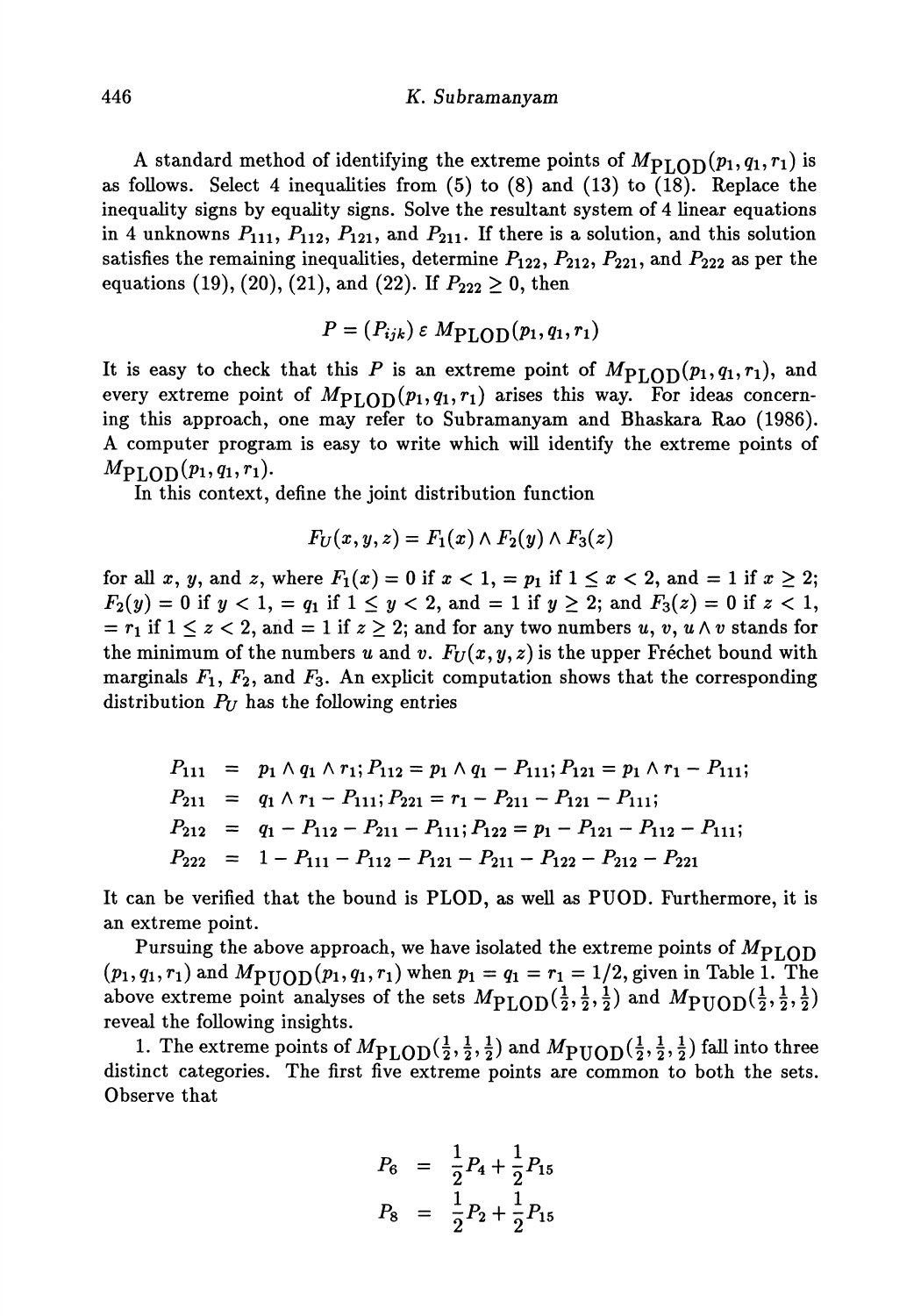| Serial No.       | $M_{\text{PLOD}}(\frac{1}{2},\frac{1}{2},\frac{1}{2})$                                                                                      | $M_{\text{PUOD}}(\frac{1}{2},\frac{1}{2},\frac{1}{2})$                                                                      |
|------------------|---------------------------------------------------------------------------------------------------------------------------------------------|-----------------------------------------------------------------------------------------------------------------------------|
| 1.               | $P_1 = \frac{1}{8} \left  \begin{array}{rrr} 1 & 1 & 1 & 1 \\ 1 & 1 & 1 & 1 \end{array} \right $                                            | $P_1 = \frac{1}{8} \left  \begin{array}{rrr} 1 & 1 & 1 & 1 \\ 1 & 1 & 1 & 1 \end{array} \right $                            |
| $\overline{2}$ . | $P_2 = \frac{1}{8} \begin{bmatrix} 2 & 0 & 2 & 0 \\ 0 & 2 & 0 & 2 \end{bmatrix}$                                                            | $P_2 = \frac{1}{8} \begin{bmatrix} 2 & 0 & 2 & 0 \\ 0 & 2 & 0 & 2 \end{bmatrix}$                                            |
| 3.               | $P_3 = \frac{1}{8} \begin{bmatrix} 2 & 2 & 0 & 0 \\ 0 & 0 & 2 & 2 \end{bmatrix}$                                                            | $P_3 = \frac{1}{8} \begin{bmatrix} 2 & 2 & 0 & 0 \\ 0 & 0 & 2 & 2 \end{bmatrix}$                                            |
| 4.               | $P_4 = \frac{1}{8} \left[ \begin{array}{rrr} 2 & 0 & 0 & 2 \\ 2 & 0 & 0 & 2 \end{array} \right]$                                            | $P_4 = \frac{1}{8} \begin{bmatrix} 2 & 0 & 0 & 2 \\ 2 & 0 & 0 & 2 \end{bmatrix}$                                            |
| 5.               | $P_5 = \frac{1}{8} \left[ \begin{array}{rrr} 4 & 0 & 0 & 0 \\ 0 & 0 & 0 & 4 \end{array} \right]$                                            | $P_5 = \frac{1}{8} \begin{bmatrix} 4 & 0 & 0 & 0 \\ 0 & 0 & 0 & 4 \end{bmatrix}$                                            |
| 6.               | $P_6 = \frac{1}{8} \begin{bmatrix} 1 & 1 & 1 & 1 \\ 2 & 0 & 0 & 2 \end{bmatrix}$                                                            | $P_7 = \frac{1}{8} \left  \begin{array}{ccc} 2 & 0 & 0 & 2 \\ 1 & 1 & 1 & 1 \end{array} \right $                            |
| 7.               | $P_8 = \frac{1}{8} \begin{bmatrix} 1 & 1 & 2 & 0 \\ 1 & 1 & 0 & 2 \end{bmatrix}$                                                            | $P_9 = \frac{1}{8} \begin{bmatrix} 2 & 0 & 1 & 1 \\ 0 & 2 & 1 & 1 \end{bmatrix}$                                            |
| 8.               | $P_{10} = \frac{1}{8} \begin{bmatrix} 1 & 2 & 1 & 0 \\ 1 & 0 & 1 & 2 \end{bmatrix}$                                                         | $P_{11} = \frac{1}{8} \begin{bmatrix} 2 & 1 & 0 & 1 \\ 0 & 1 & 2 & 1 \end{bmatrix}$                                         |
| 9.               | $P_{12} = \frac{1}{8} \left[ \begin{array}{ccc} 1 & \frac{3}{2} & \frac{3}{2} & 0 \\ \frac{3}{2} & 0 & 0 & \frac{5}{2} \end{array} \right]$ | $P_{13} = \frac{1}{8} \begin{bmatrix} \frac{5}{2} & 0 & 0 & \frac{3}{2} \\ 0 & \frac{3}{2} & \frac{3}{2} & 1 \end{bmatrix}$ |
| 10.              | $P_{14} = \frac{1}{8} \left[ \begin{array}{ccc} 2 & 0 & 0 & 2 \\ 0 & 2 & 2 & 0 \end{array} \right]$                                         | $P_{15} = \frac{1}{8} \begin{bmatrix} 0 & 2 & 2 & 0 \\ 2 & 0 & 0 & 2 \end{bmatrix}$                                         |

Table 1. Extreme Points of  $M_{\text{PLOD}}(\frac{1}{2},\frac{1}{2},\frac{1}{2})$  and  $M_{\text{PUOD}}(\frac{1}{2},\frac{1}{2},\frac{1}{2})$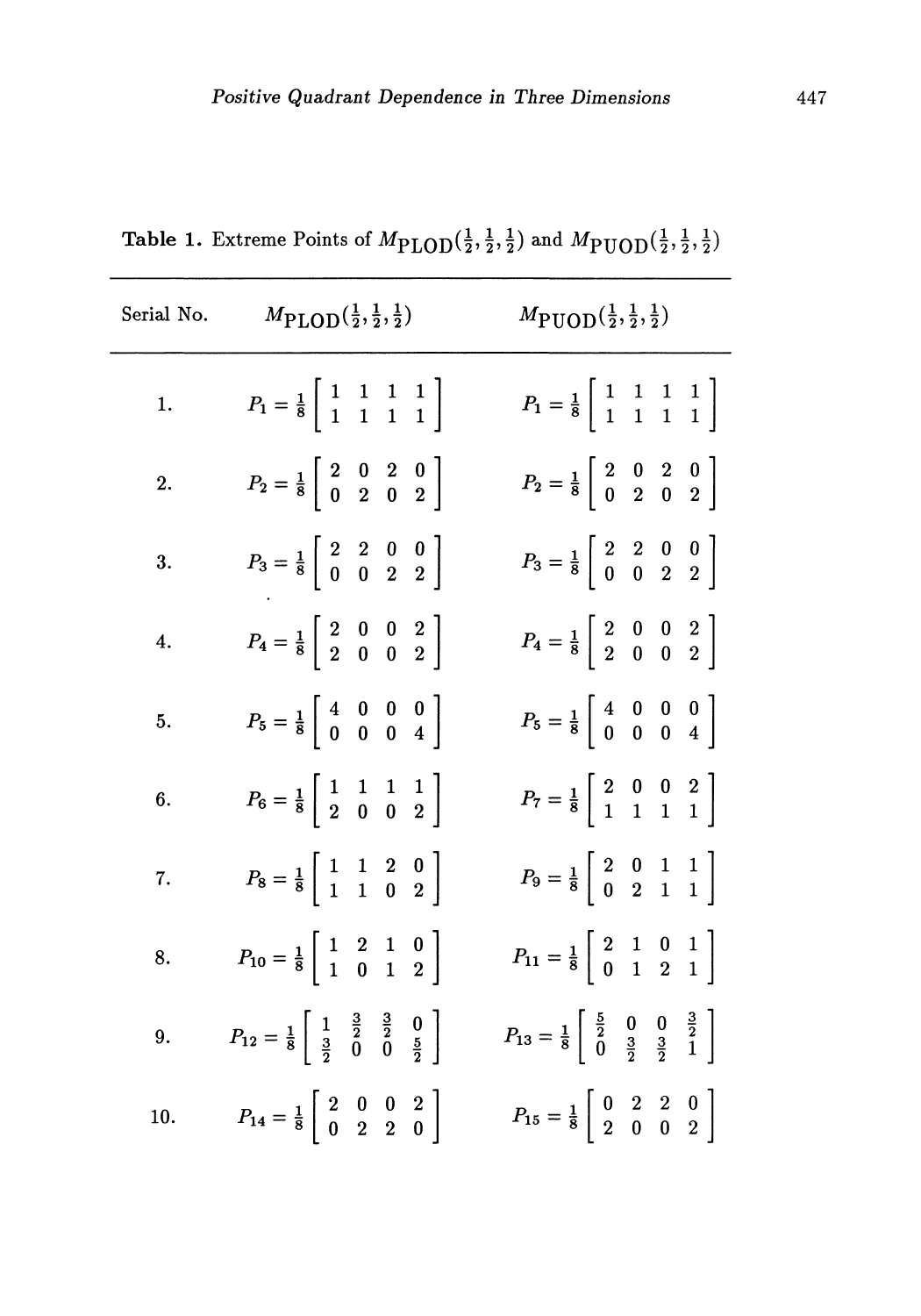$$
P_{10} = \frac{1}{2}P_3 + \frac{1}{2}P_{15}
$$
  

$$
P_{12} = \frac{1}{4}P_5 + \frac{3}{4}P_{15}
$$

Consequently,  $P_6, P_8, P_{10}, P_{12} \in M_{\text{PUOD}}(\frac{1}{2}, \frac{1}{2}, \frac{1}{2})$ . Also observe that

$$
P_7 = \frac{1}{2}P_4 + \frac{1}{2}P_{14}
$$
  
\n
$$
P_9 = \frac{1}{2}P_2 + \frac{1}{2}P_{14}
$$
  
\n
$$
P_{11} = \frac{1}{2}P_3 + \frac{1}{2}P_{14}
$$
  
\n
$$
P_{13} = \frac{1}{4}P_5 + \frac{3}{4}P_{14}
$$

Consequently,  $P_7, P_9, P_{11}, P_{13} \in M_{\rm PLOD}(\frac{1}{2}, \frac{1}{2}, \frac{1}{2})$ , and  $P_i \in M_{\rm PLOD}(\frac{1}{2}, \frac{1}{2}, \frac{1}{2})$  $M_{\text{PUOD}}(\frac{1}{2},\frac{1}{2},\frac{1}{2}) = M_{\text{POD}}(\frac{1}{2},\frac{1}{2},\frac{1}{2})$  for  $i = 1,2,..., 12,13$ . The extreme point trivariate distribution  $P_{14}$  of  $M_{\rm{PLOD}}(\frac{1}{2},\frac{1}{2},\frac{1}{2})$  is not PUOD, because of (9). The extreme point trivariate distribution  $P_{15}$  of  $\bar{M}_{\rm{PUOD}}(\frac{1}{2},\frac{1}{2},\frac{1}{2})$  is not PLOD, because of (5).

2. Because of the symmetry present in the probabilities  $p_1 = \frac{1}{2} = p_2, q_1 = \frac{1}{2} =$ , and  $r_1 = \frac{1}{2} = r_2$ , the extreme points of  $M_{\text{PUOD}}(\frac{1}{2},\frac{1}{2},\frac{1}{2})$  can be obtained from those of  $M_{\text{PLOD}}(\frac{1}{2}, \frac{1}{2}, \frac{1}{2})$  by flipping 1 and 2 among the indices of  $P_{ijk}$ 's of  $P_i$ 's,  $i = 1, 2, 3, 4, 5, 6, 8, 10, 12, 14.$ 

3. The distributions  $P_i$ 's,  $i = 1, 2, ..., 12, 13$  are extreme points of  $(\frac{1}{2},\frac{1}{2}) \cap M_{\text{PUOD}}(\frac{1}{2},\frac{1}{2},\frac{1}{2}).$ 

4. If one wishes to construct a trivariate distribution *P* which is PLOD but not PUOD, one could use  $P_{14}$  as a building block. Look for convex combinations of  $P_{14}$  and some or all of  $P_1$ ,  $P_2$ ,  $P_3$ ,  $P_4$ ,  $P_5$ ,  $P_6$ ,  $P_8$ ,  $P_{10}$ ,  $P_{12}$ . For instance, any convex combination  $\lambda P_1 + (1 - \lambda)P_{14}$  with  $0 \leq \lambda < 1$  is PLOD but not PUOD, because of (9).

5. Note that the joint distribution  $P_5$  is the upper Fréchet bound.

**3. Concluding Remarks.** The extreme point analysis of two natural defini tions of positive quadrant dependence in three dimensions reveals that these two notions of dependence are not violently different in this  $2 \times 2 \times 2$  case. Extreme point analysis is useful in evaluating the power function of any test proposed for testing independence of  $X, Y$ , and  $Z$  against strict positive quadrant dependence of X, y , and *Z.* For details, in the case of 2 dimensions, see Subramanyam and Bhaskara Rao (1986). Also, certain measures of dependence can be shown to be affine functions over the sets  $M_{\rm{PLOD}}$  and  $M_{\rm{PHOD}}$ . This affine function property is useful to evaluate asymptotic power of tests based on these measures of depen dence. All these ideas and an algebraic method for isolating extreme points of the sets  $M<sub>PLOD</sub>$  and  $M<sub>PUOD</sub>$  will be the subject matter of a forthcoming report.